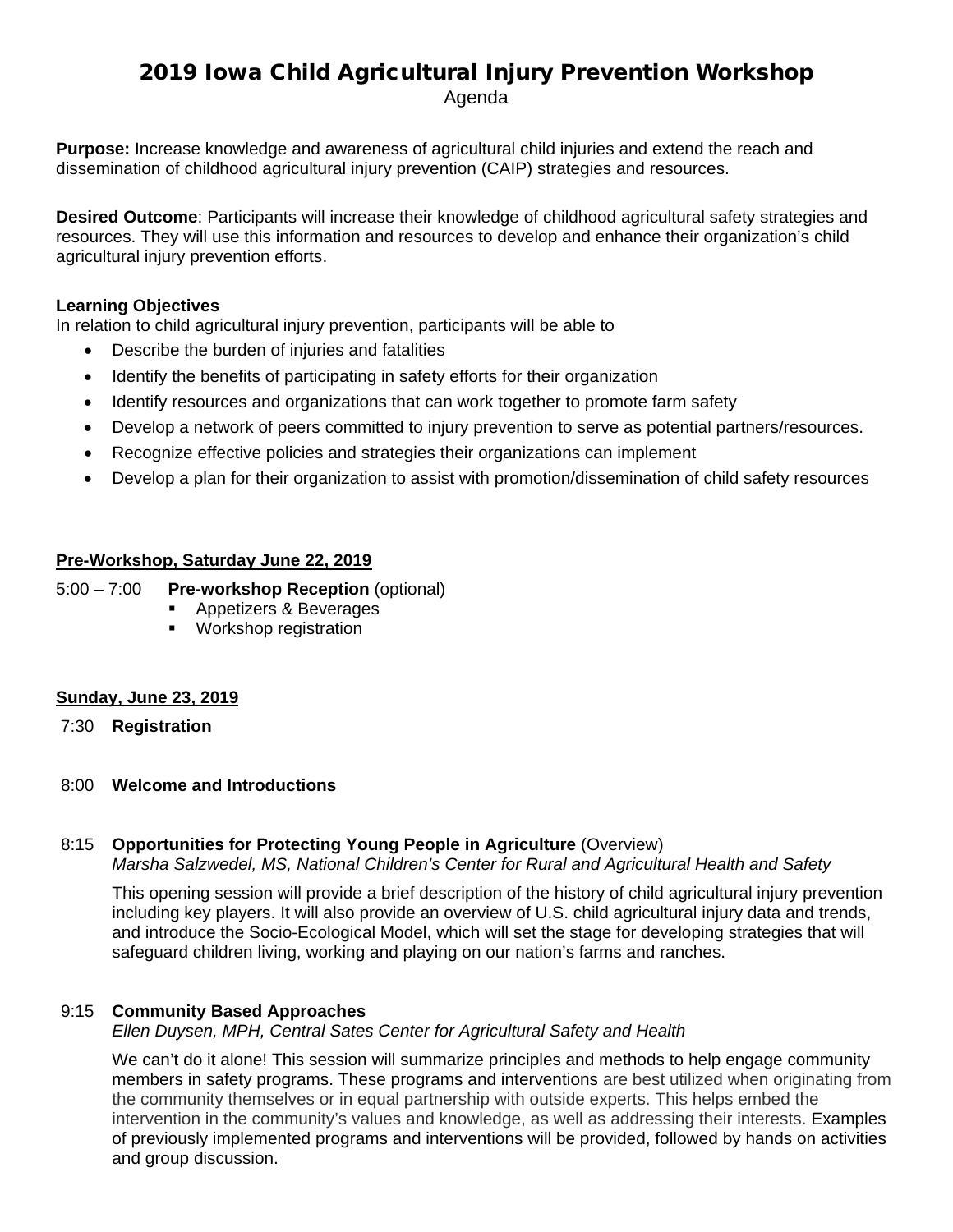## 10:20 **Program Planning, Implementation and Evaluation**

#### *Josie Rudolphi, PhD, National Children's Center for Rural and Agricultural Health and Safety*

Developing implementation strategies and evaluation metrics early in the planning process is important for an effective program or project. As a group, we will explore common frameworks used for program planning and monitoring progress. In small groups, participants will debate common implementation and evaluation strategies and questions in order to prepare for program success.

#### 11:45 **Lunch and Roundtables** *(Lunch provided with roundtable sessions in adjacent room)*

#### 12:45 **Non-Working Children Panel**

*Dee Jepsen, PhD, Ohio State University Extension Agricultural Safety and Health Program Diane Rohlman, PhD, Great Plains Center for Agricultural Health Marsha Salzwedel, MS, National Children's Center for Rural and Agricultural Health and Safety*

We know that children living and visiting farms and ranches are at risk for injury. This session will look at the hazards causing these injuries and the associated cultural issues for non-working children, including children of migrant and seasonal workers, Anabaptist children and children visiting farms. After exploring strategies that can be used to help prevent injuries and fatalities to these children, participants will break into small groups to evaluate injury scenarios and brainstorm strategies that can be applied in different settings.

#### 2:45 **Break**

#### 3:00 **Promotion and Dissemination**

# *Stephanie Leonard, University of Iowa – Department of Occupational and Environmental Health Ellen Duysen, MPH, Central Sates Center for Agricultural Safety and Health*

Media can provide visibility, legitimacy and credibility to an issue. No matter what your organization is trying to promote, engaging traditional media should be a key part of your communication plan, along with social media strategies. In this session, we'll use case studies, theory and practical tips to help you develop your own media relations strategy. Learn how to "tell your story" while at the same time helping media professionals do their jobs. We will also share some useful tools and tricks and provide ideas on how to build your network and maximize your media efforts. Using the information from this session, participants will develop a media message for their organization.

#### 5:00 **Free Time &/or Social Time**

#### 6:30 **Networking Dinner** *(Dinner provided with brief presentations, remaining time for networking)*

- International Society for Agricultural Safety and Health *– Scott Heiberger MS, Incoming President*
- Great Plains Center for Agricultural Health *Diane Rohlman, PhD*
- Central Sates Center for Agricultural Safety and Health *Ellen Duysen, MPH*
- National Children's Center for Rural and Agricultural Health and Safety *Barbara Lee, PhD*